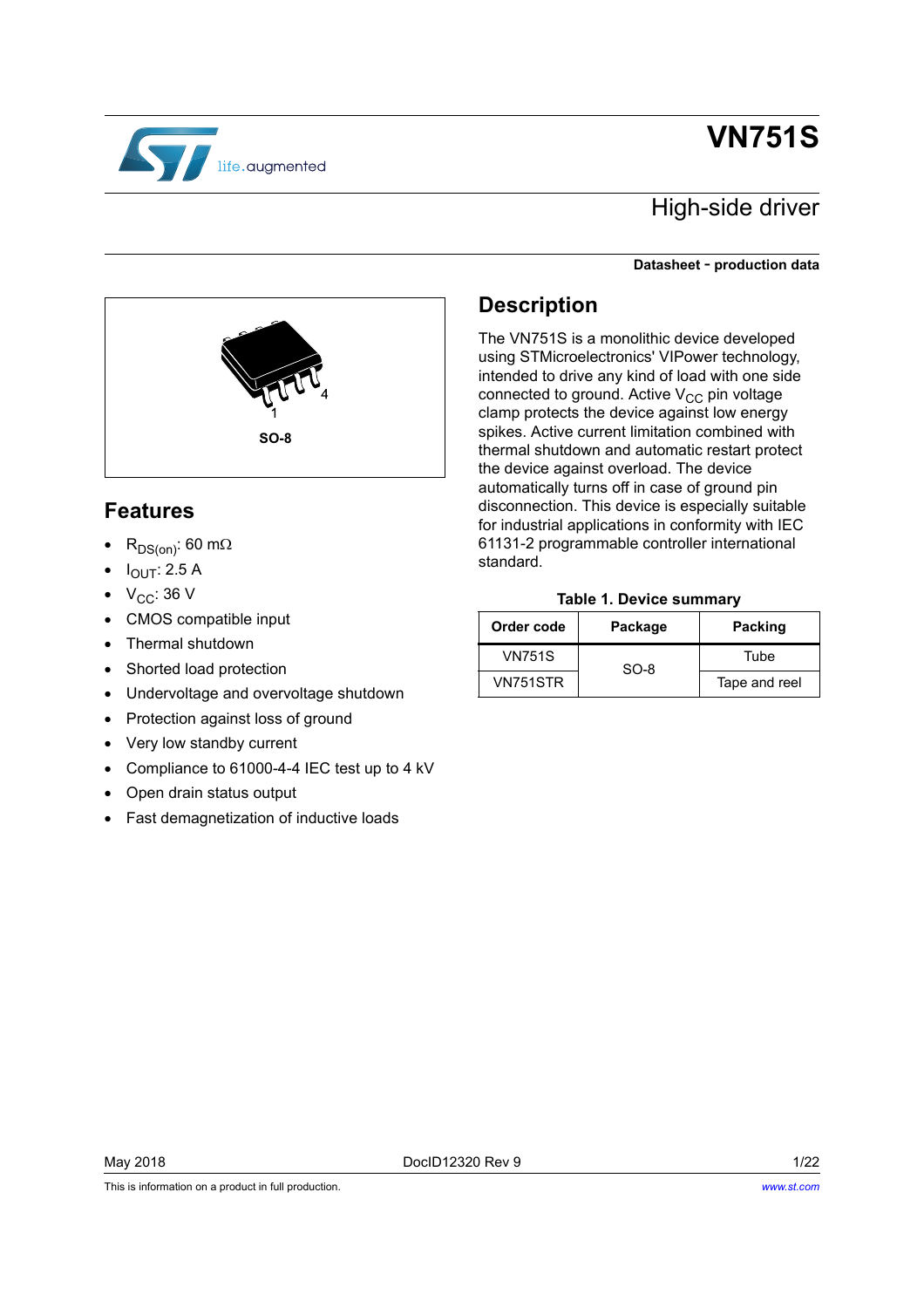## **Contents**

| 11                      |                                              |
|-------------------------|----------------------------------------------|
|                         | 10.2                                         |
|                         | 10.1                                         |
| 10                      |                                              |
| 9                       |                                              |
| 8                       |                                              |
| $\overline{7}$          |                                              |
| 6                       | Switching time waveforms and truth table  11 |
| 5                       |                                              |
| $\overline{\mathbf{4}}$ |                                              |
| 3                       |                                              |
| $\overline{2}$          |                                              |
| 1                       |                                              |

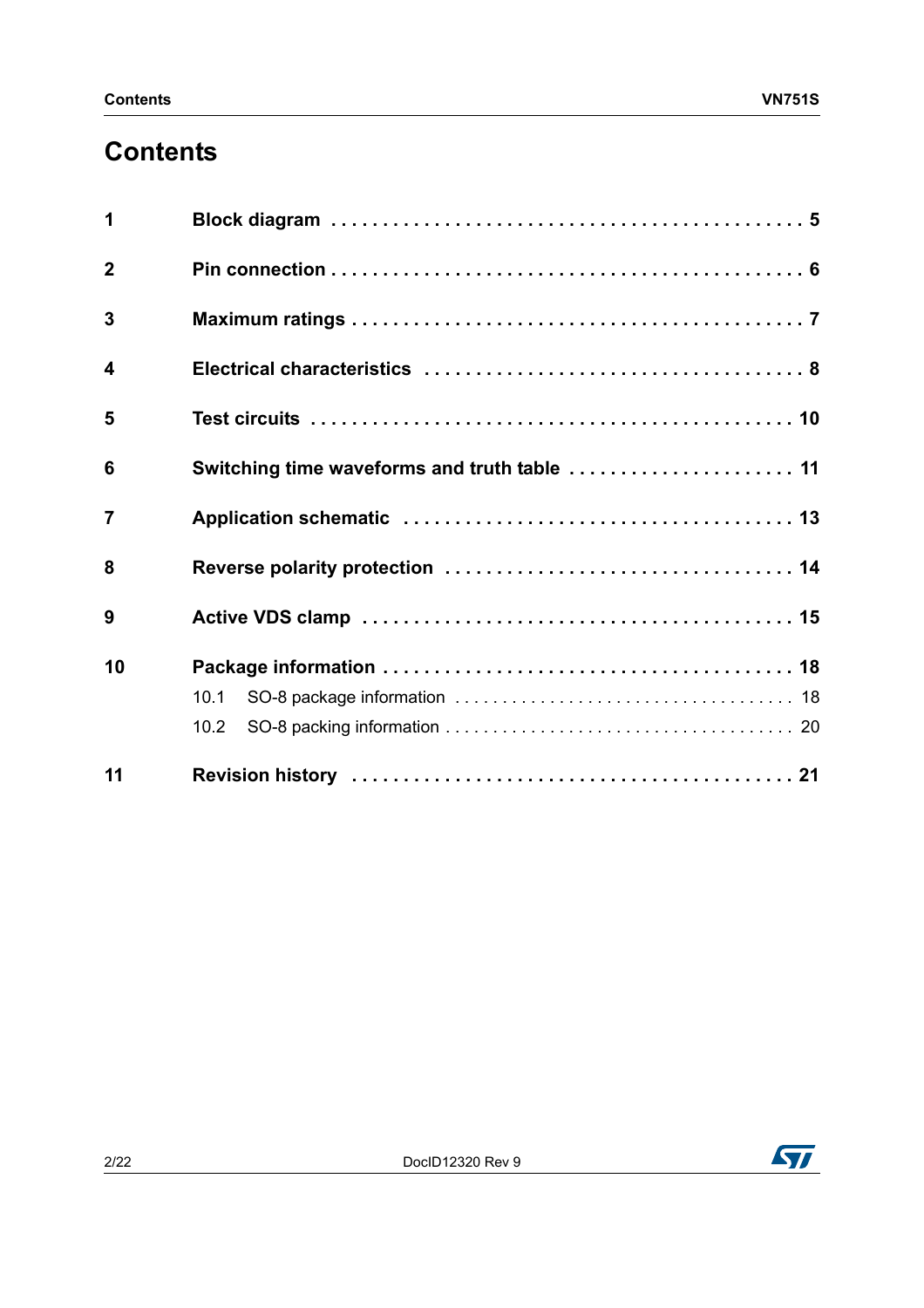## **List of tables**

| Table 1.  |  |
|-----------|--|
| Table 2.  |  |
| Table 3.  |  |
| Table 4.  |  |
| Table 5.  |  |
| Table 6.  |  |
| Table 7.  |  |
| Table 8.  |  |
| Table 9.  |  |
| Table 10. |  |
| Table 11. |  |
| Table 12. |  |

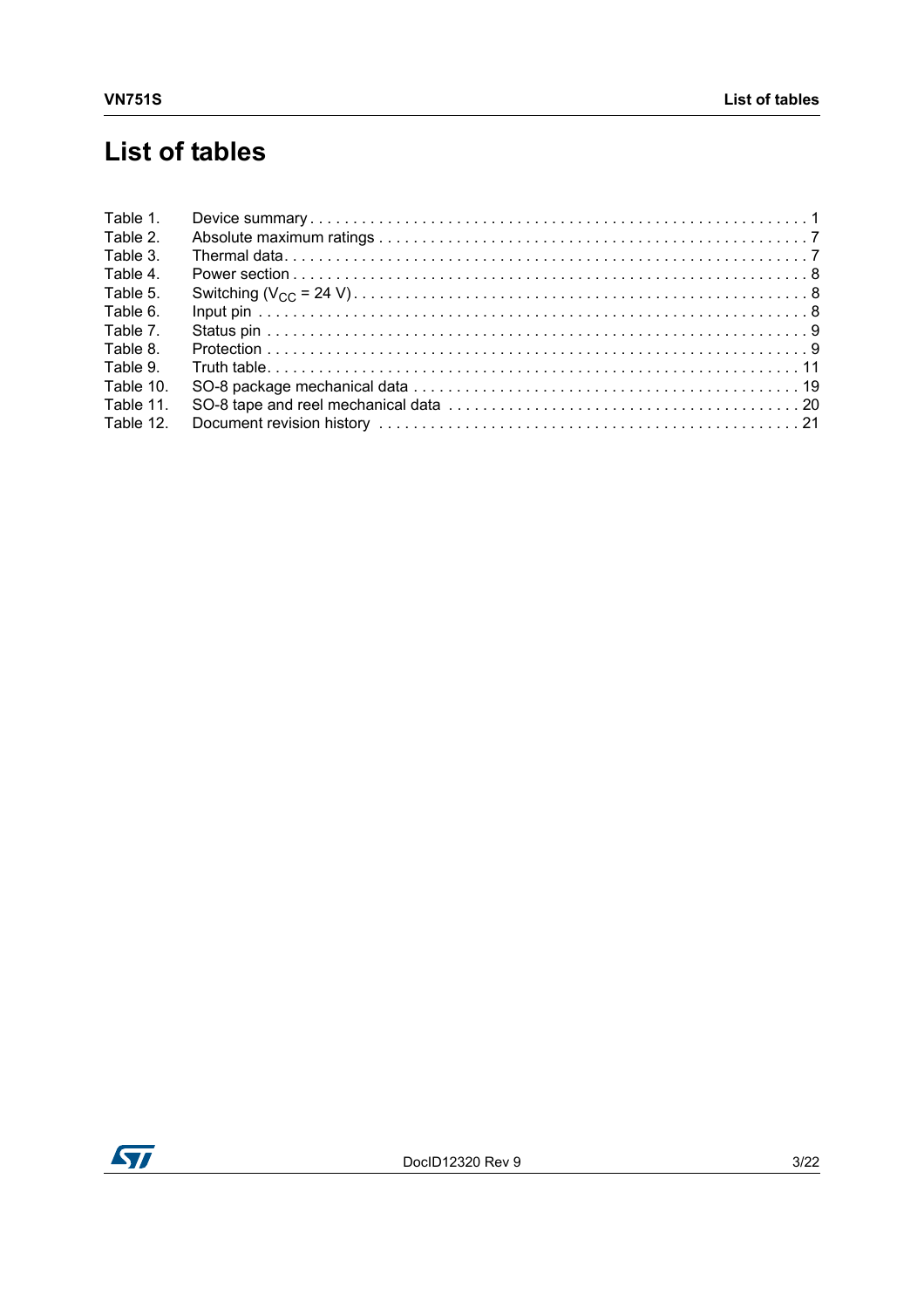# **List of figures**

| Typical demagnetization energy (single pulse) at $V_{CC}$ = 24 V and $T_{AMB}$ = 125 °C  17 |
|---------------------------------------------------------------------------------------------|

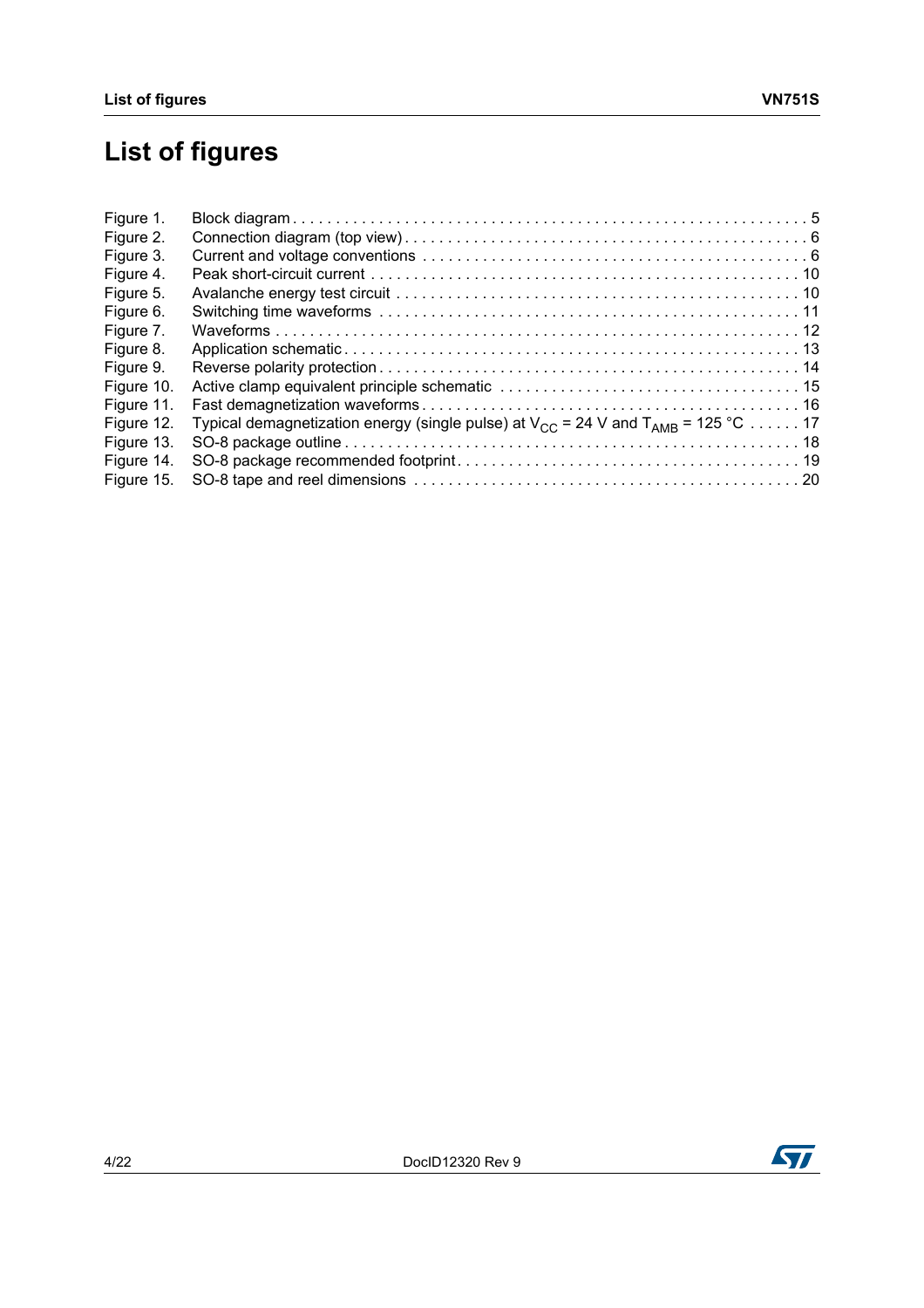## <span id="page-4-0"></span>**1 Block diagram**

<span id="page-4-1"></span>

**Figure 1. Block diagram**

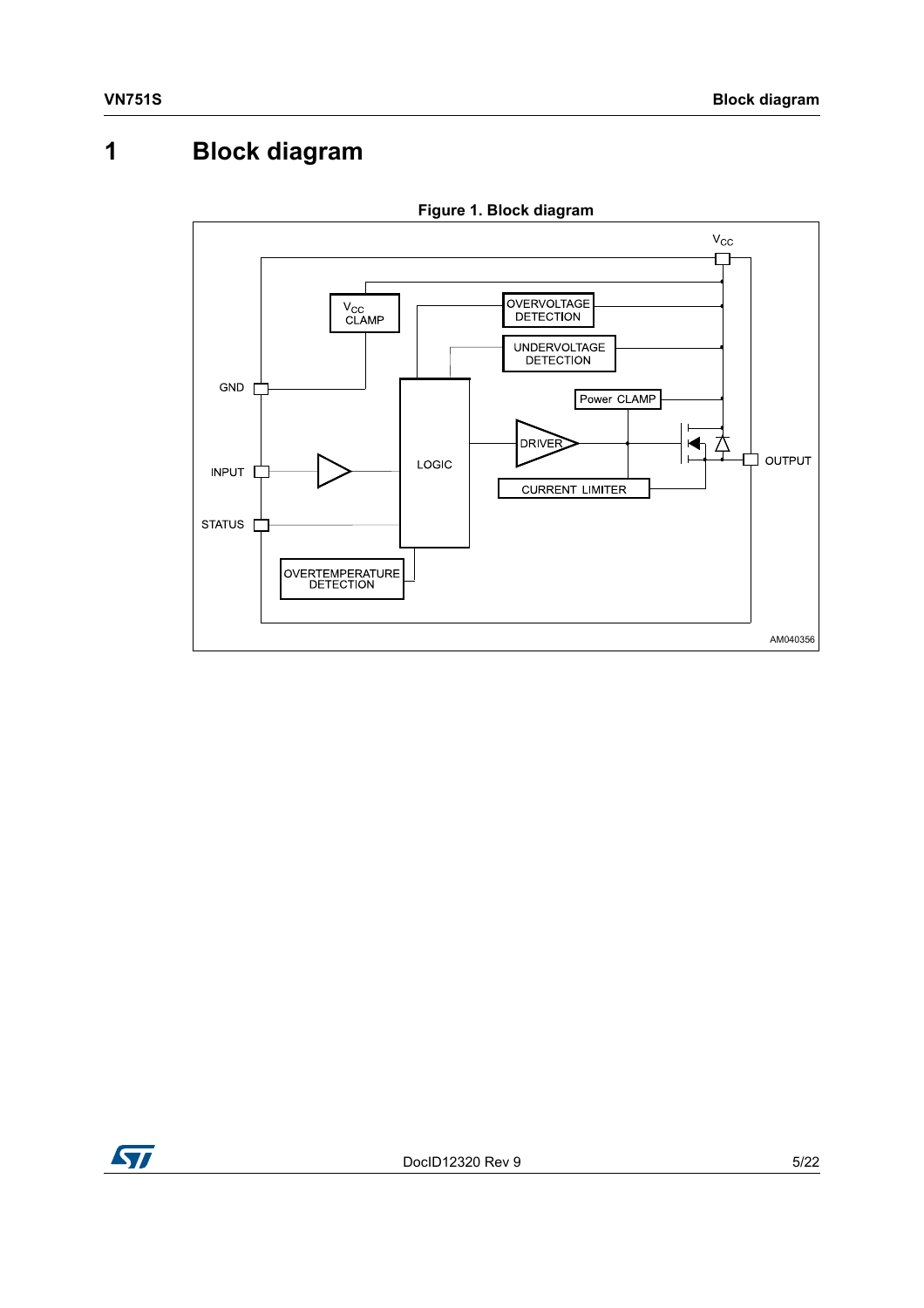## <span id="page-5-0"></span>**2 Pin connection**

<span id="page-5-1"></span>

<span id="page-5-2"></span>



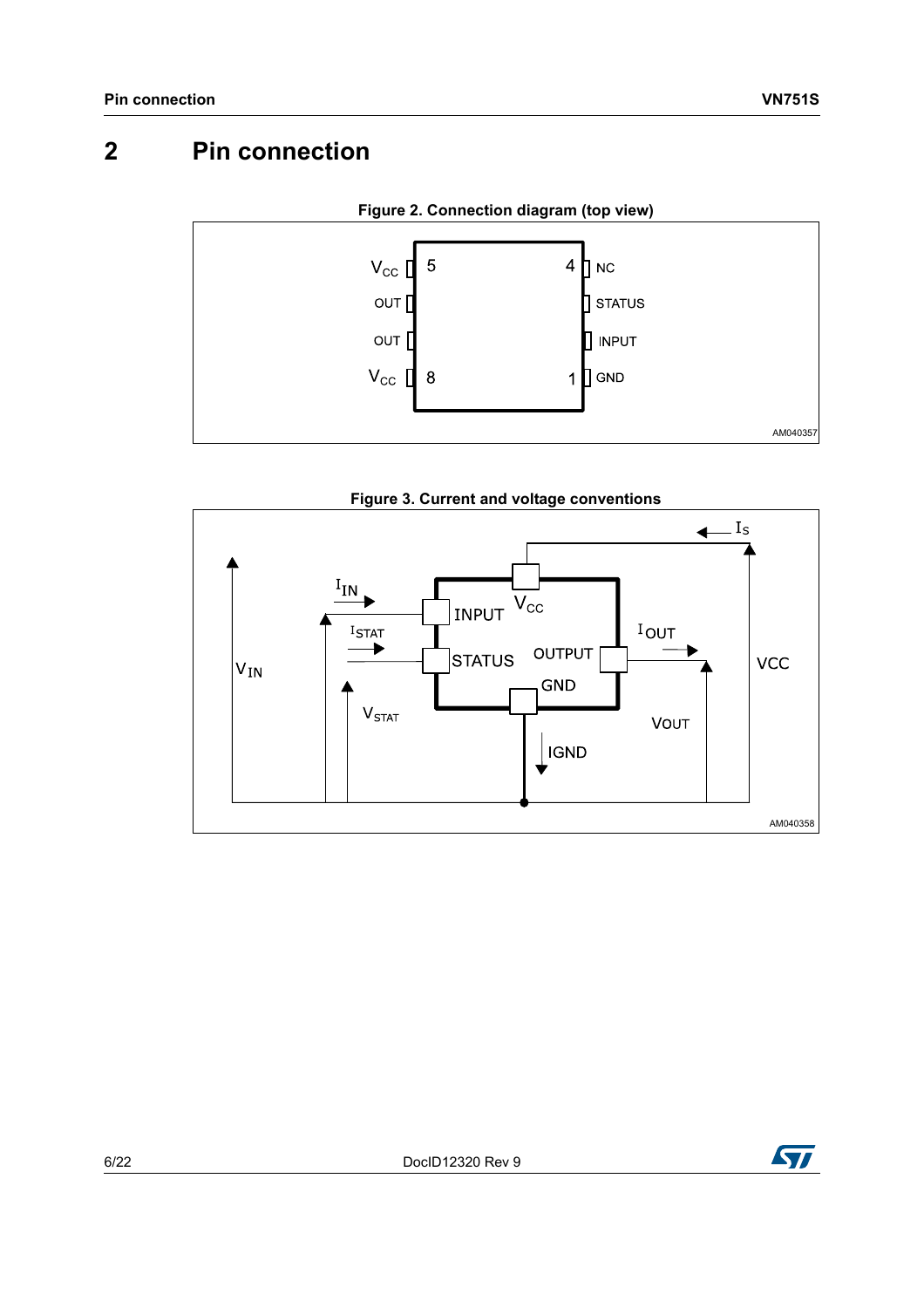## <span id="page-6-0"></span>**3 Maximum ratings**

<span id="page-6-1"></span>

| Symbol                    | <b>Parameter</b>                                                                       | <b>Value</b>       | Unit         |
|---------------------------|----------------------------------------------------------------------------------------|--------------------|--------------|
| $V_{\rm CC}$              | DC supply voltage                                                                      | 45                 | V            |
| $-V_{CC}$                 | Reverse DC supply voltage                                                              | $-0.3$             | V            |
| $-I_{GND}$                | DC reverse ground pin current                                                          | $-200$             | mA           |
| $I_{\text{OUT}}$          | DC output current                                                                      | Internally limited | A            |
| $-I_{\text{OUT}}$         | Reverse DC output current                                                              | -5                 | A            |
| $I_{IN}$                  | DC input current                                                                       | $-1$ to $+10$      | mA           |
| $I_{\text{STAT}}$         | DC status current                                                                      | $-1$ to $+10$      | mA           |
| V <sub>ESD</sub>          | Electrostatic discharge (R = 1.5 k $\Omega$ ; C = 100 pF)                              | 5000               | V            |
| $E_{AS}$                  | Single pulse avalanche energy<br>$(T_{amb} = 125 °C, V_{CC} = 24 V, I_{load} = 2.0 A)$ | 650                | mJ           |
| $P_{TOT}$                 | Power dissipation at $T_c$ = 25 °C                                                     | Internally limited | W            |
| $T_{\rm J}$               | Junction operating temperature                                                         | Internally limited | $^{\circ}$ C |
| $T_{\rm C}$               | Case operating temperature                                                             | $-40$ to 150       | $^{\circ}$ C |
| $\mathsf{T}_{\text{STG}}$ | Storage temperature                                                                    | $-55$ to 150       | $^{\circ}C$  |

#### **Table 2. Absolute maximum ratings**

#### **Table 3. Thermal data**

<span id="page-6-2"></span>

| Symbol       | <b>Parameter</b>                    | Max.<br>Max. | <b>Value</b> | Unit          |
|--------------|-------------------------------------|--------------|--------------|---------------|
| $R_{th(JC)}$ | Thermal resistance junction-case    |              | 15           | $\degree$ C/W |
|              | Thermal resistance junction-ambient |              | $93^{(1)}$   | °C/W          |
| $R_{th(JA)}$ |                                     |              | $82^{(2)}$   |               |

1. When mounted on a standard single-sided FR-4 board with 0.5 cm<sup>2</sup> of Cu (at least 35  $\mu$ m) thick connected to all VCC pins. Horizontal mounting and no artificial air flow.

2. When mounted on a standard single-sided FR-4 board with 2 cm<sup>2</sup> of Cu (at least 35  $\mu$ m) thick connected to all VCC pins. Horizontal mounting and no artificial air flow.

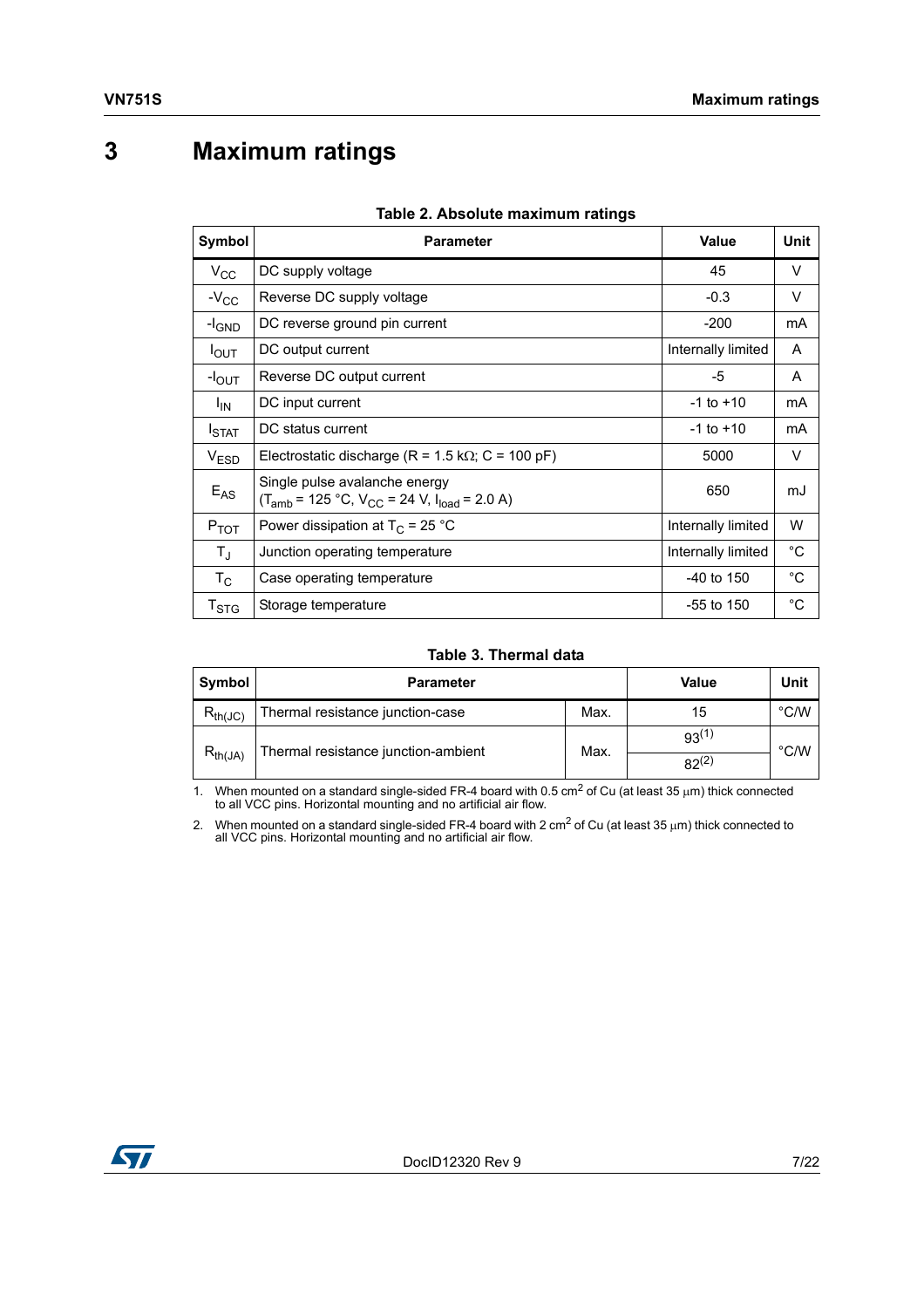## <span id="page-7-0"></span>**4 Electrical characteristics**

8 V <  $V_{CC}$  < 36 V; -40 °C < T<sub>J</sub> < 125 °C; unless otherwise specified.

<span id="page-7-1"></span>

| Symbol           | <b>Parameter</b>                                  | <b>Test conditions</b>                             | Min. | Typ. | Max. | Unit      |
|------------------|---------------------------------------------------|----------------------------------------------------|------|------|------|-----------|
| $V_{CC}$         | Supply voltage                                    |                                                    | 5.5  |      | 36   | V         |
|                  | On-state resistance                               | $I_{OUT}$ = 2 A at T <sub>J</sub> = 25 °C          | -    | 60   |      | $m\Omega$ |
| $R_{DS(on)}$     |                                                   | $I_{OUT}$ = 2 A                                    |      |      | 180  |           |
|                  |                                                   | Off-state, $V_{CC}$ = 24 V, T <sub>J</sub> = 25 °C |      | 10   | 20   | μA        |
| $I_S^{(1)}$      | Supply current                                    | On-state, $V_{CC}$ = 24 V, T <sub>J</sub> = 25 °C  |      | 3.5  |      | mA        |
|                  |                                                   | On-state, $V_{CC}$ = 24 V, T <sub>J</sub> = 100 °C |      |      | 3.8  | mA        |
| V <sub>USD</sub> | Undervoltage shutdown                             |                                                    | 3    | 4    | 5.5  | V         |
| $V_{OV}$         | Overvoltage shutdown                              |                                                    | 36   |      |      | V         |
| $I_{L(off)}$     | Off-state output current $V_{IN} = V_{OUT} = 0 V$ |                                                    | 0    |      | 10   | μA        |

|  |  |  |  | <b>Table 4. Power section</b> |
|--|--|--|--|-------------------------------|
|--|--|--|--|-------------------------------|

1. Status: floating.

Table 5. Switching  $(V_{CC} = 24 V)$ 

<span id="page-7-2"></span>

| Symbol                              | <b>Parameter</b>                         | <b>Test conditions</b>                                                       | Min. | Typ. | Max. | Unit      |
|-------------------------------------|------------------------------------------|------------------------------------------------------------------------------|------|------|------|-----------|
| $t_{d(ON)}$                         | Turn-on delay time                       | $R_1$ = 12 $\Omega$ from $V_{IN}$ rising edge<br>to $V_{\text{OUT}}$ = 2.4 V |      | 12   |      | μs        |
| $t_{d(OFF)}$                        | Turn-off delay time<br>of output current | $R_1$ = 12 $\Omega$ from $V_{IN}$ falling edge<br>to $V_{OUIT}$ = 21.6 V     |      | 35   |      | μs        |
| $d_{\text{VOUT}}/dt_{\text{(on)}}$  | Turn -on voltage<br>slope                | $R_1$ = 12 $\Omega$ from $V_{OUT}$ = 2.4 V<br>to $V_{OUT}$ = 19.2 V          |      | 0.80 |      | $V/\mu s$ |
| $dV_{\text{OUT}}/dt_{\text{(off)}}$ | Turn -off voltage<br>slope               | $R_1$ = 12 $\Omega$ from $V_{OUT}$ = 21.6 V<br>to $V_{OUT}$ = 2.4 V          |      | 0.30 |      |           |

### **Table 6. Input pin**

<span id="page-7-3"></span>

| Symbol            | <b>Parameter</b>         | <b>Test conditions</b>    | Min.                     | Typ.                     | Max.           | Unit   |
|-------------------|--------------------------|---------------------------|--------------------------|--------------------------|----------------|--------|
| $V_{IL}$          | Input low level          |                           | $\overline{\phantom{a}}$ | $\overline{\phantom{0}}$ | 1.25           | $\vee$ |
| I <sub>IL</sub>   | Low level input current  | $V_{IN}$ = 1.25 V         | 1                        | $\overline{\phantom{0}}$ | $\overline{a}$ | μA     |
| V <sub>IH</sub>   | Input high level         |                           | 3.25                     | ٠                        |                | V      |
| ЧH                | High level input current | $V_{IN}$ = 3.25 V         | -                        | $\overline{\phantom{0}}$ | 10             | μA     |
| V <sub>hyst</sub> | Input hysteresis voltage |                           | 0.5                      | $\overline{\phantom{0}}$ |                | $\vee$ |
| $I_{IN}$          | Input current            | $V_{IN}$ = $V_{CC}$ = 5 V | -                        | $\overline{\phantom{0}}$ | 10             | μA     |
|                   |                          | $I_{IN}$ = 1 mA           | 6                        | 6.8                      | 8              | V      |
| $V_{ICL}$         | Input clamp voltage      | $I_{IN}$ = -1 mA          | -                        | $-0.7$                   |                |        |

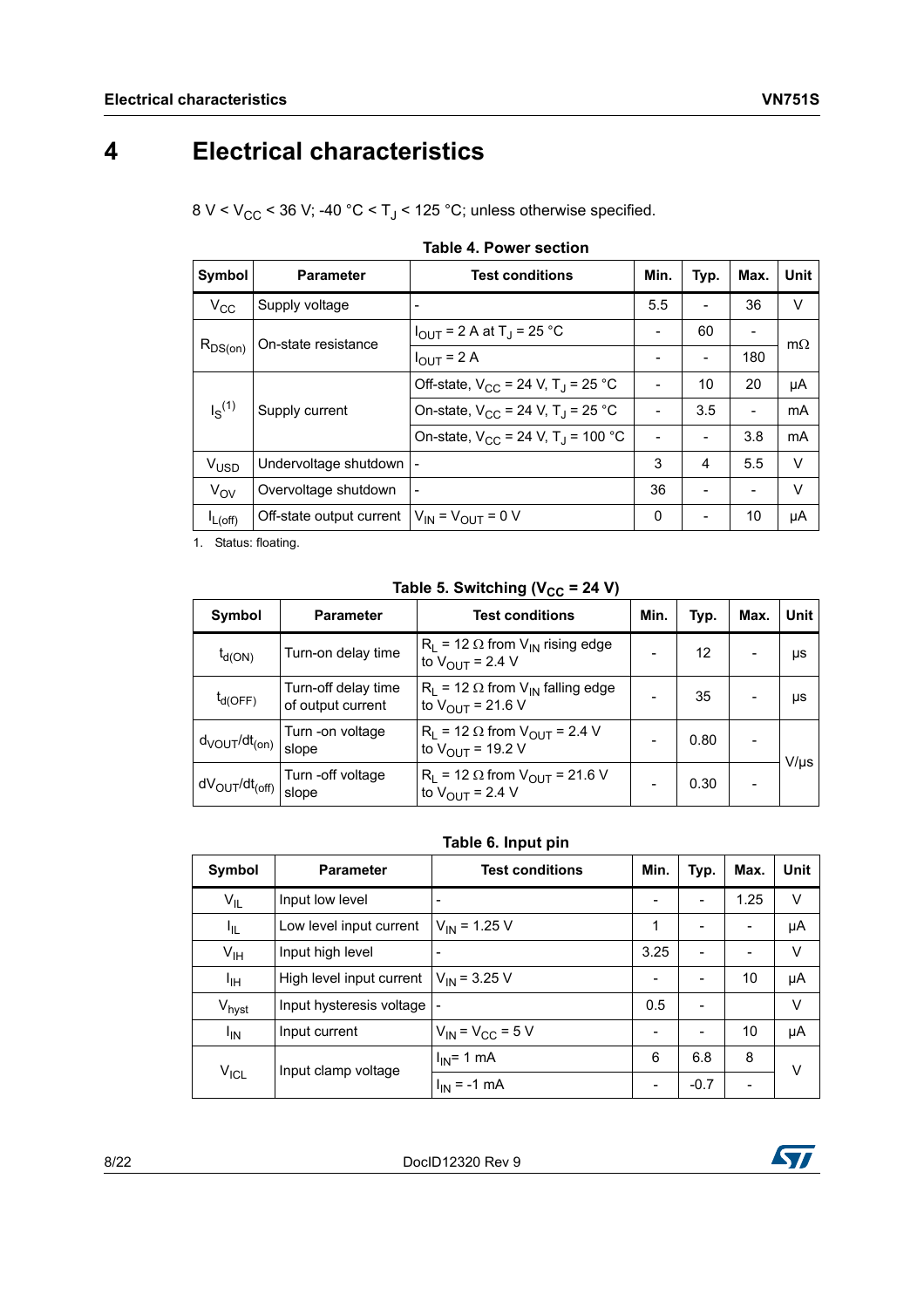<span id="page-8-0"></span>

| Symbol                      | <b>Parameter</b>             | <b>Test conditions</b>                            | Min. |        | Typ.   Max. | Unit |
|-----------------------------|------------------------------|---------------------------------------------------|------|--------|-------------|------|
| V <sub>STAT</sub>           | Status low output voltage    | $ISTAT = 1.6 mA$                                  |      |        | 0.5         | v    |
| <b>ILSTAT</b>               | Status leakage current       | Normal operation; $V_{\text{STAT}} = 5 \text{ V}$ |      |        | 10          | μA   |
| C <sub>STAT</sub>           | Status pin input capacitance | Normal operation; $V_{\text{STAT}} = 5 \text{ V}$ |      |        | 100         | v    |
| Ιщ                          | High level input current     | $V_{IN}$ = 3.25 V                                 |      |        | 10          | μA   |
|                             |                              | $I_{\text{STAT}} = 1 \text{ mA}$                  | 6    | 6.8    | 8           | v    |
| $\mathsf{V}_{\mathsf{SCL}}$ | Status clamp voltage         | $I_{\text{STAT}}$ = -1 mA                         |      | $-0.7$ |             |      |

**Table 7. Status pin**

#### **Table 8. Protection**

<span id="page-8-1"></span>

| Symbol                       | <b>Parameter</b>                 | <b>Test conditions</b>                                               | Min. | Typ.                                                            | Max. | Unit |
|------------------------------|----------------------------------|----------------------------------------------------------------------|------|-----------------------------------------------------------------|------|------|
| $V_{\text{demag}}$           | Turn-off output clamp<br>voltage | $R1$ =12 Ω; L = 6 mH                                                 |      | $V_{\text{CC}}$ -47   $V_{\text{CC}}$ -52   $V_{\text{CC}}$ -57 |      | v    |
| $\mathsf{T}_{\mathsf{TSD}}$  | Shutdown temperature             | $\overline{\phantom{a}}$                                             | 150  | 175                                                             | 200  | °C   |
| <b>I</b> lim                 | <b>Current limitation</b>        | $V_{CC}$ = 24 V; R <sub>LOAD</sub> = 10 m $\Omega$ ,<br>$t = 0.4$ ms | 2.7  |                                                                 | 6.0  | A    |
| $\mathsf{T}_{\mathsf{hyst}}$ | Thermal hysteresis               | $\overline{\phantom{a}}$                                             | 7    | 20                                                              |      | °C   |
| T <sub>R</sub>               | Reset temperature                | $\overline{\phantom{a}}$                                             | 135  |                                                                 |      | °C   |

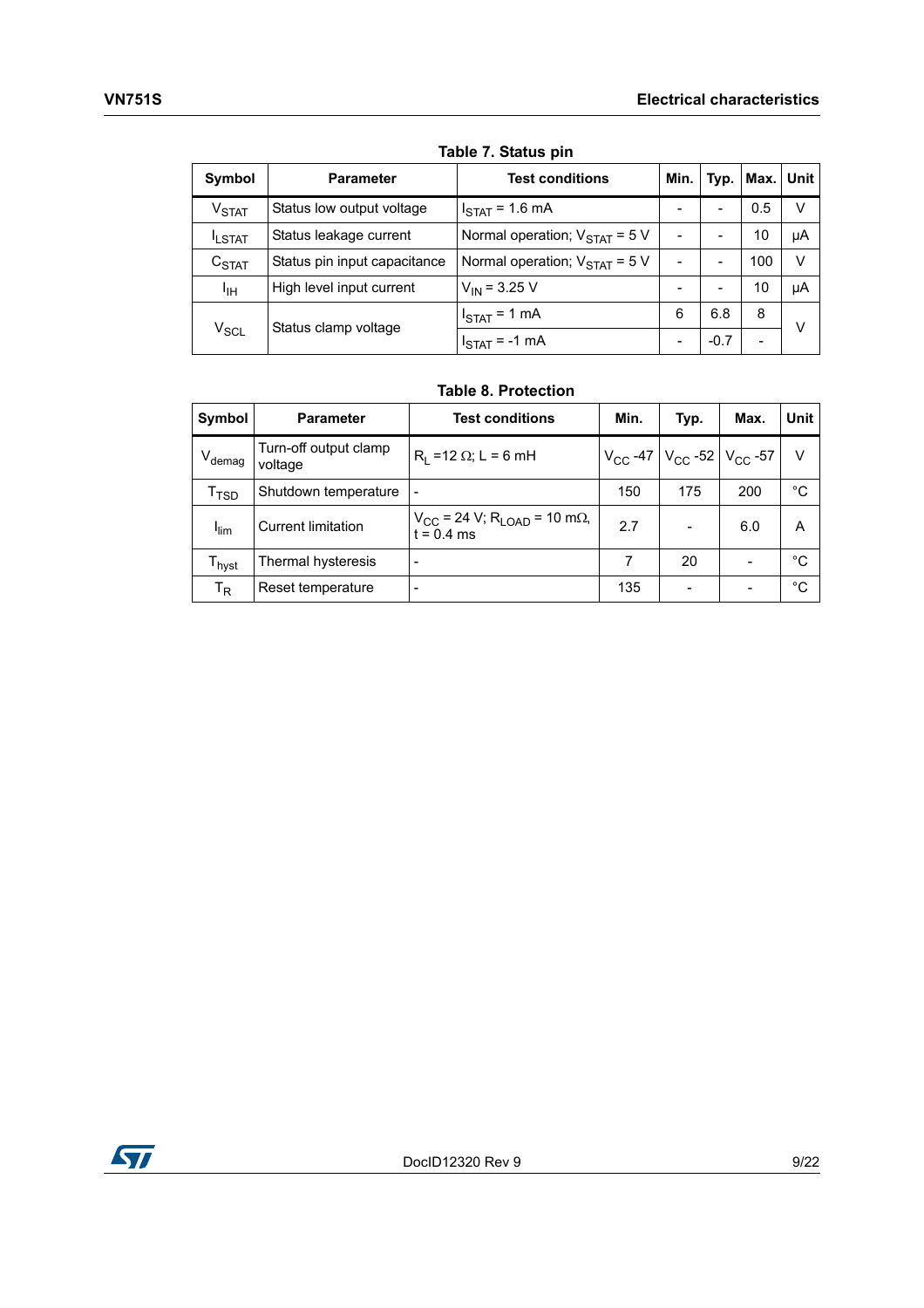## <span id="page-9-0"></span>**5 Test circuits**

<span id="page-9-1"></span>

**Figure 4. Peak short-circuit current**

**Figure 5. Avalanche energy test circuit**

<span id="page-9-2"></span>

10/22 DocID12320 Rev 9

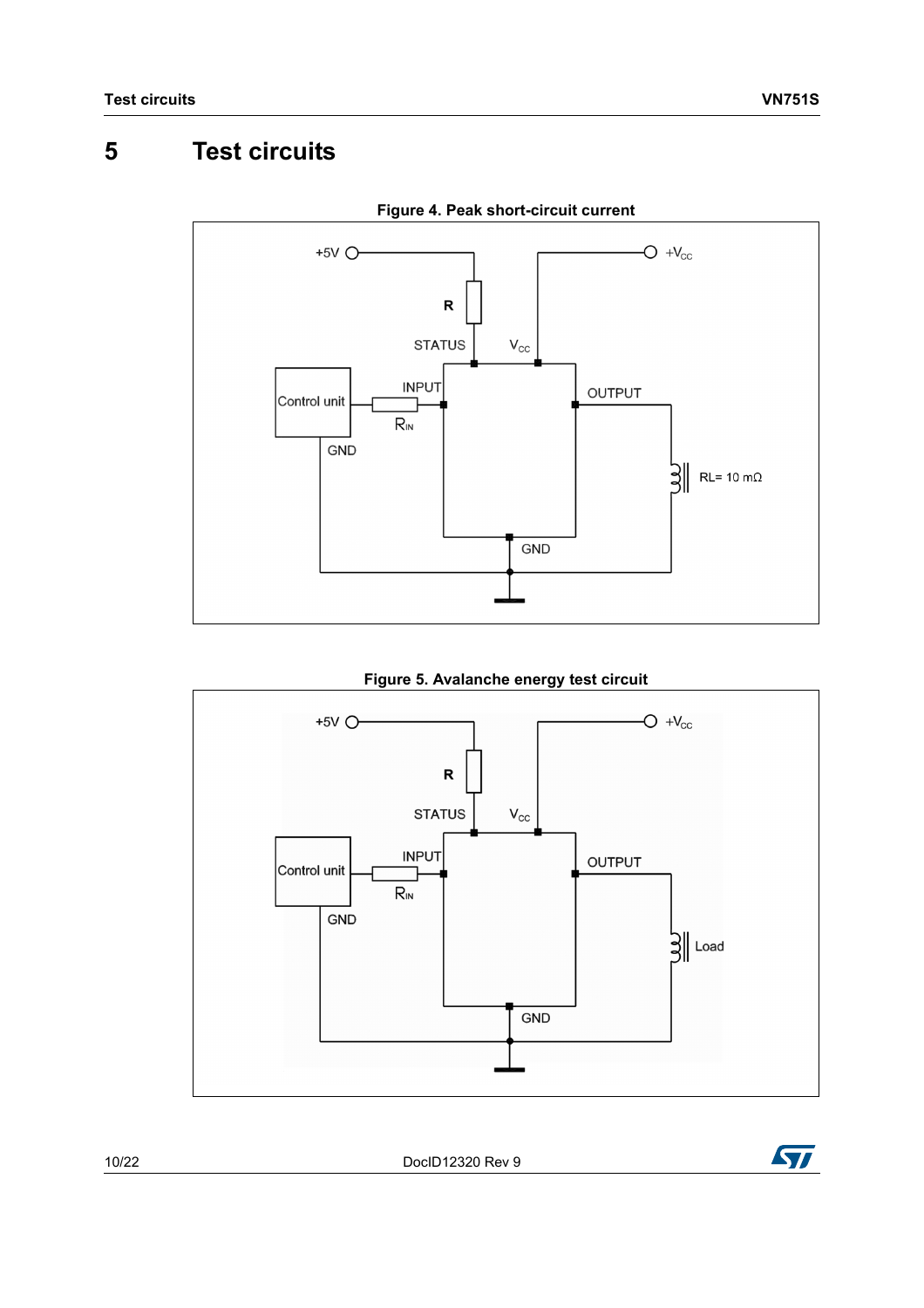## <span id="page-10-0"></span>**6 Switching time waveforms and truth table**

<span id="page-10-2"></span>

**Figure 6. Switching time waveforms**

#### **Table 9. Truth table**

<span id="page-10-1"></span>

| <b>Conditions</b>         | Input | Output | <b>Status</b>              |  |  |
|---------------------------|-------|--------|----------------------------|--|--|
| Normal operation          |       |        | н                          |  |  |
|                           | H     | H      | H                          |  |  |
| <b>Current limitation</b> |       |        | H                          |  |  |
|                           | H     | X      | $(T_J < T_{TSD})$ H        |  |  |
|                           | H     | X      | $(T_J > T_{\text{TSD}}) L$ |  |  |
| Overtemperature           |       |        | H                          |  |  |
|                           | H     |        |                            |  |  |
| Undervoltage              |       |        | X                          |  |  |
|                           | H     |        | X                          |  |  |
| Overvoltage               |       |        | H                          |  |  |
|                           | H     |        | н                          |  |  |

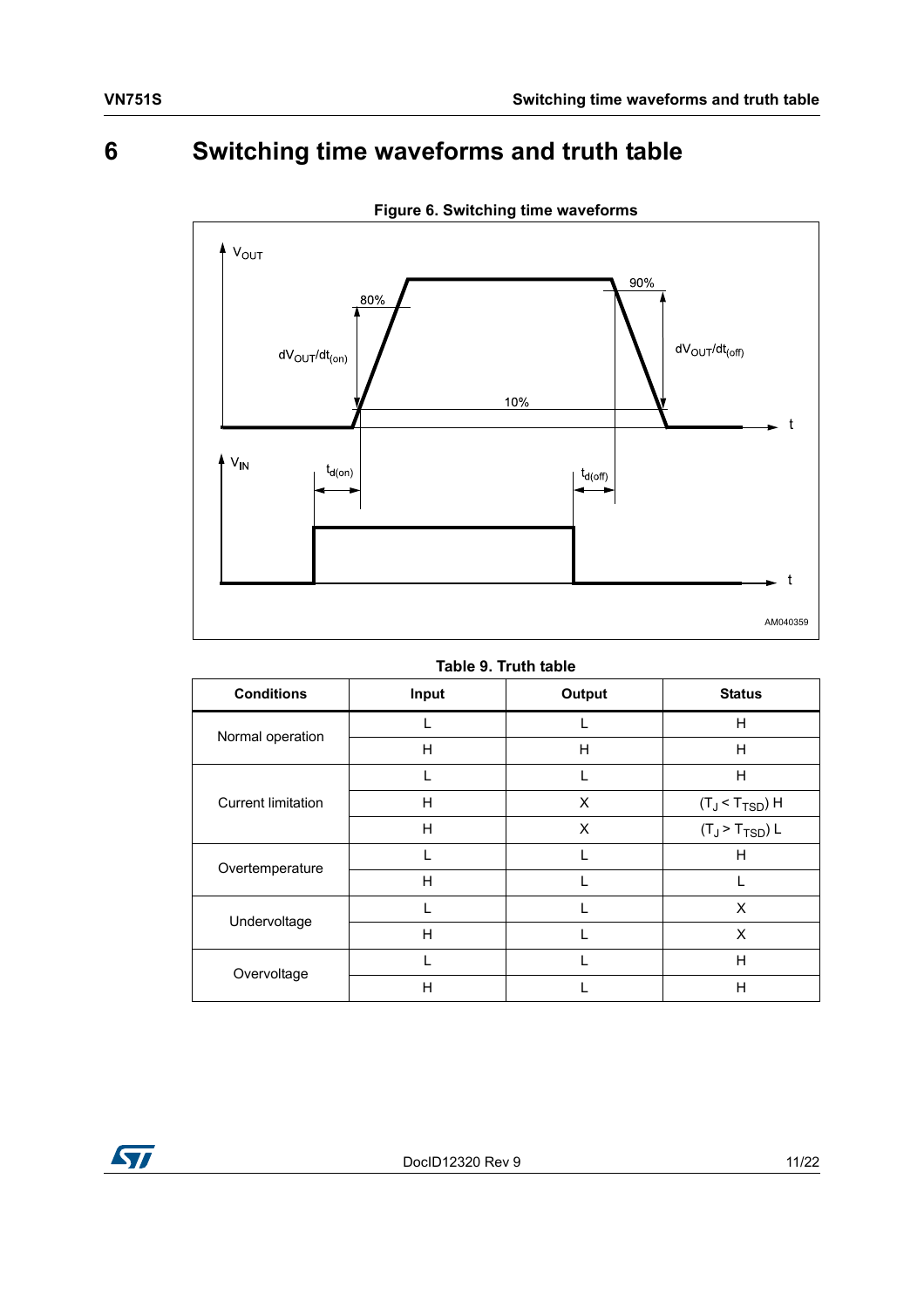<span id="page-11-0"></span>

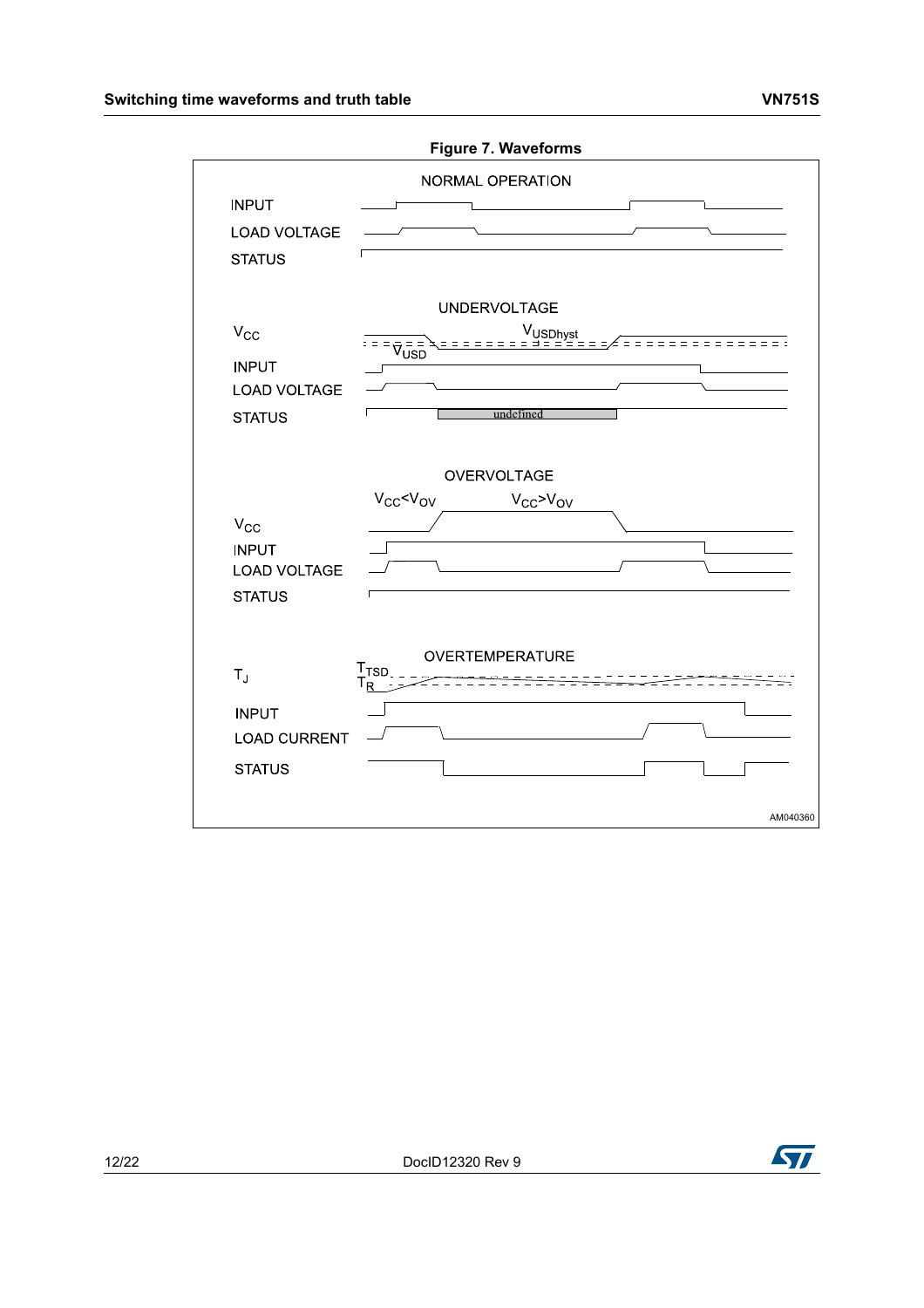## <span id="page-12-0"></span>**7 Application schematic**

<span id="page-12-1"></span>

**Figure 8. Application schematic**

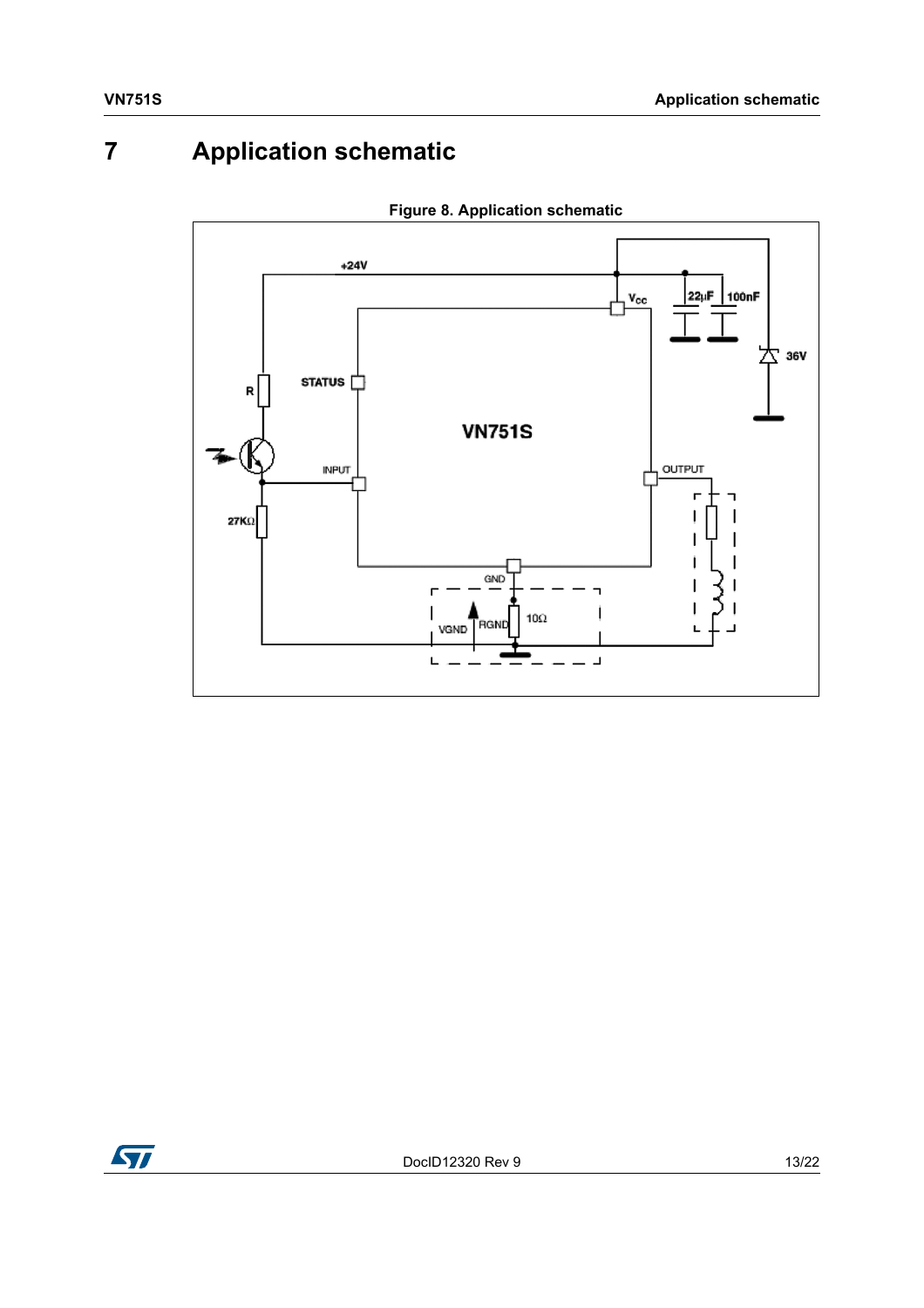### <span id="page-13-0"></span>**8 Reverse polarity protection**

A schematic solution to protect the IC against a reverse polarity condition is proposed.

This schematic is effective with any type of load connected to the outputs of the IC. The R<sub>GND</sub> resistor value can be selected according to the following conditions:

#### <span id="page-13-2"></span>**Equation 1**

$$
R_{GND} \le 600 \text{ mV} / (I_S \text{ in ON-state max.})
$$

#### **Equation 2**

```
R_{GND} \geq (-V_{CC}) / (-I_{GND})
```
where  $-I_{GND}$  is the DC reverse ground pin current and can be found in *Section 3: Maximum [ratings on page 7](#page-6-0)*.

The power dissipation associated to  $R_{GND}$  during reverse polarity condition is:

#### **Equation 3**

$$
P_D = (-V_{CC})2 / R_{GND}
$$

This resistor can be shared by several different ICs.

In such case  $I<sub>S</sub>$  value in *[Equation 1](#page-13-2)* is the sum of the maximum ON-state currents of the different devices. Please note that if the microprocessor ground and the device ground are separated, the voltage drop across the  $R_{GND}$  (given by  $I_S$  in ON-state max. \*  $R_{GND}$ ) produces a difference between the generated input level and the IC input signal level. This voltage drop varies depending on how many devices are ON in case of several high-side switches sharing the same  $R_{GND}$ .



<span id="page-13-1"></span>

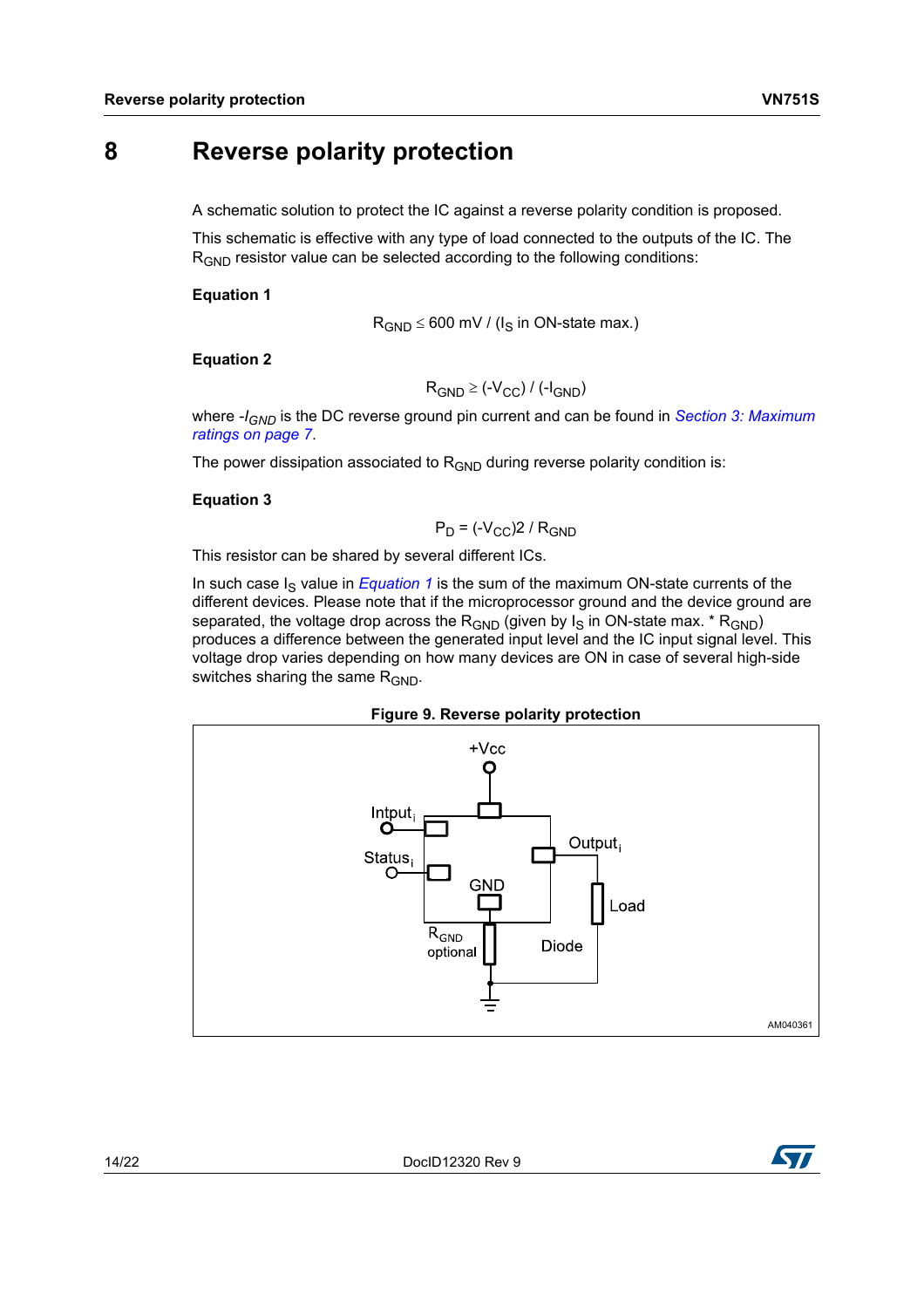### <span id="page-14-0"></span>**9 Active VDS clamp**

The active clamp is also known as the fast demagnetization of inductive loads or fast current decay. When a high-side driver turns off an inductance, an undervoltage is detected on the output.

The OUT pin is pulled down to V<sub>demag</sub>. The conduction state is modulated by internal circuitry in order to keep the OUT pin voltage at about V<sub>demag</sub> until the load energy has been dissipated. The energy is dissipated both in the IC internal switch and in load resistance.

<span id="page-14-1"></span>



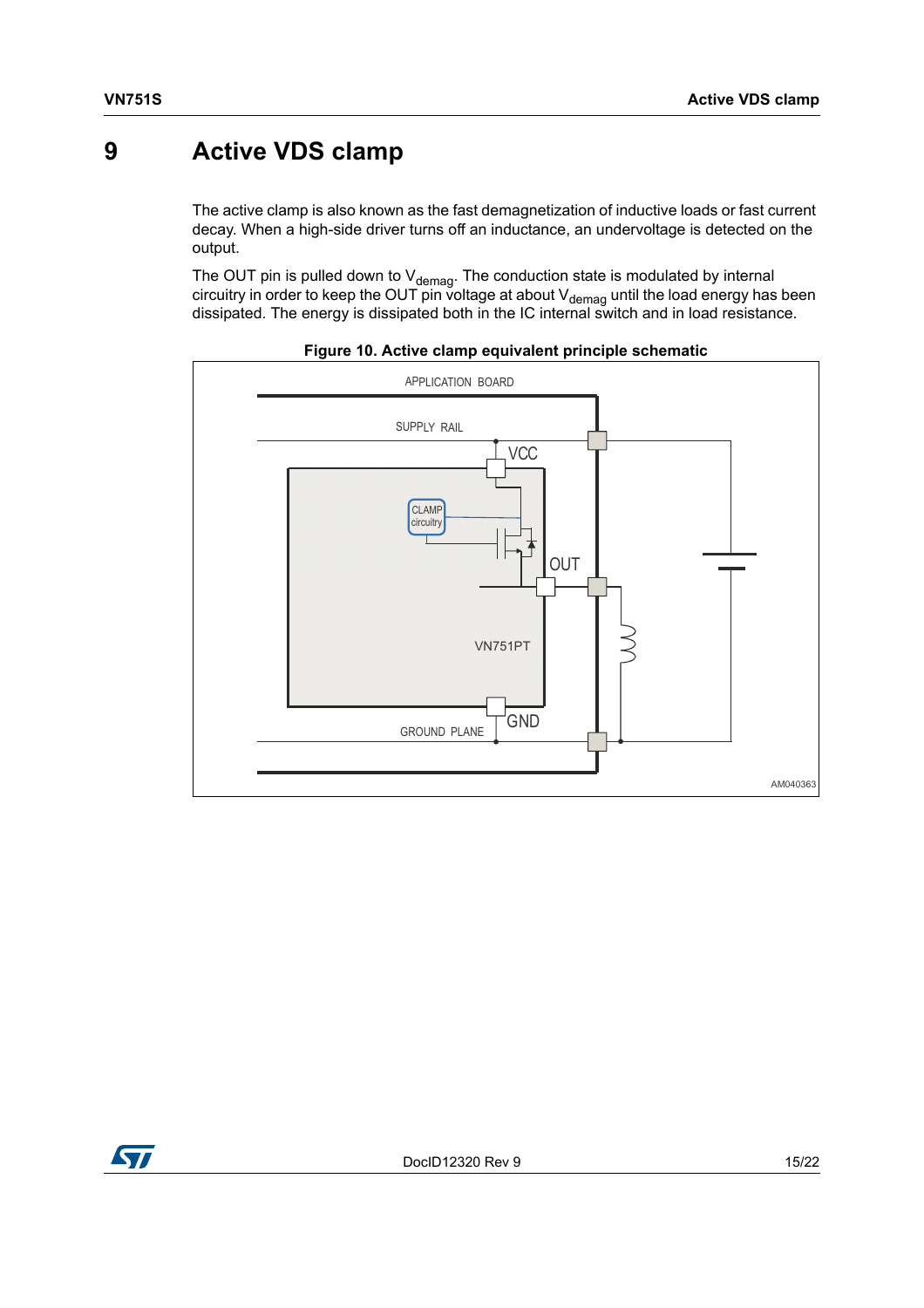<span id="page-15-0"></span>

**Figure 11. Fast demagnetization waveforms**

The demagnetization of the inductive load causes a huge electrical and thermal stress to the IC. The curve plotted in *[Figure 12](#page-16-0)* shows the maximum demagnetization energy that the IC can support in a single demagnetization pulse with V<sub>CC</sub> = 24 V and T<sub>AMB</sub> = 125 °C. If higher demagnetization energy is required then an external free-wheeling Schottky diode has to be connected between OUT (cathode) and GND (anode) pins. Note that in this case the fast demagnetization is inhibited.

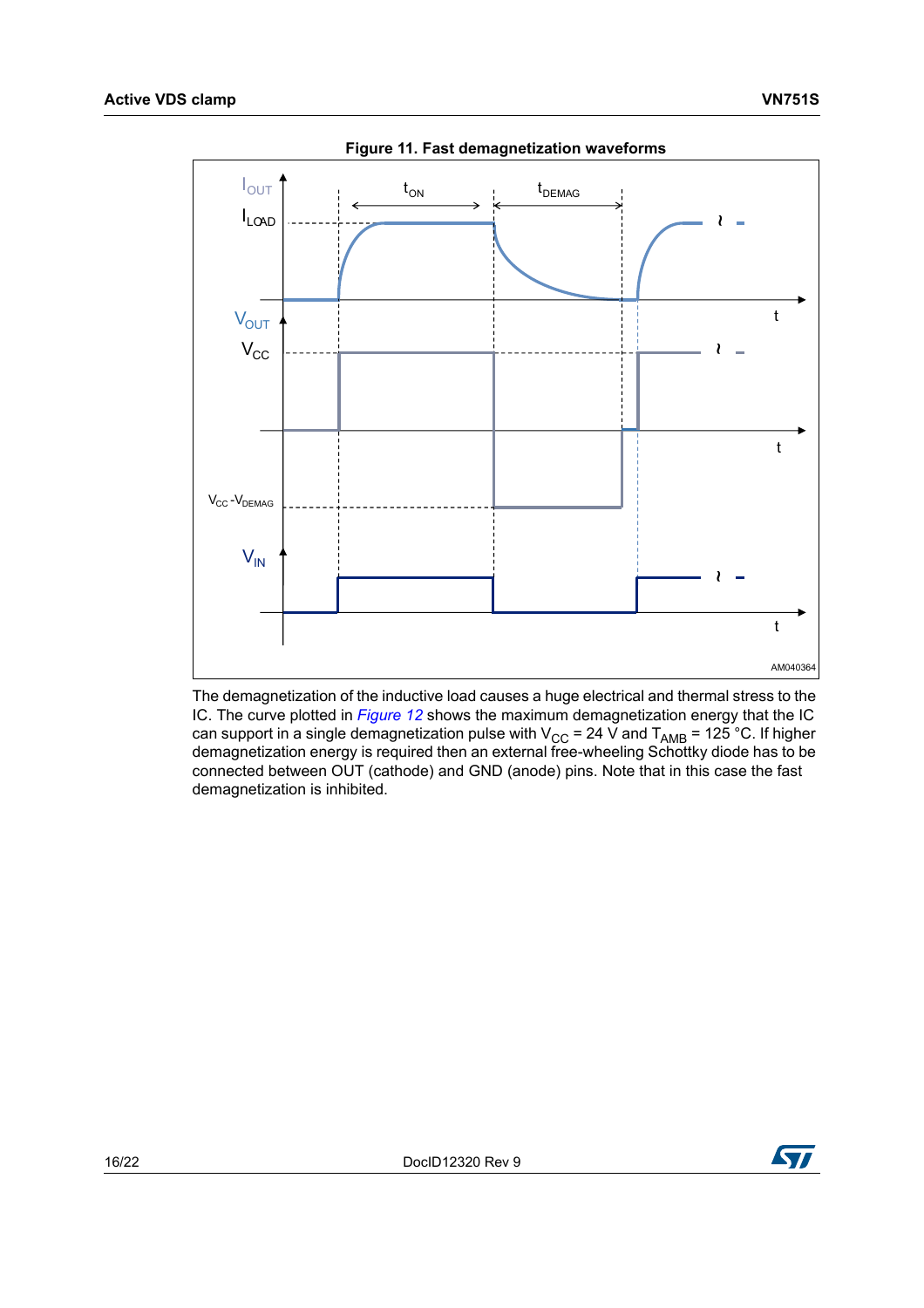<span id="page-16-0"></span>

**Figure 12. Typical demagnetization energy (single pulse) at VCC = 24 V and TAMB = 125 °C**

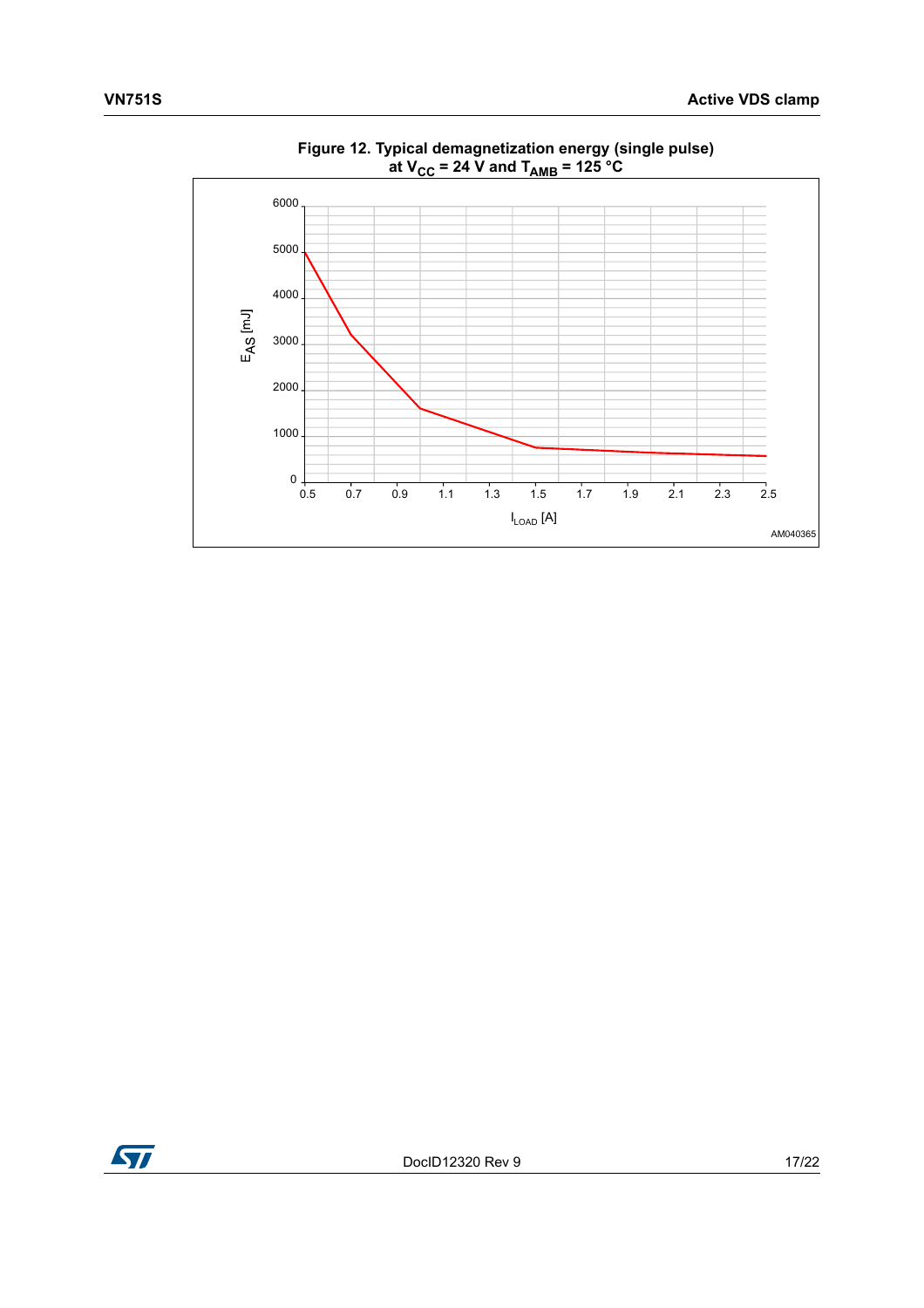### <span id="page-17-0"></span>**10 Package information**

In order to meet environmental requirements, ST offers these devices in different grades of ECOPACK® packages, depending on their level of environmental compliance. ECOPACK® specifications, grade definitions and product status are available at: *[www.st.com](http://www.st.com)*. ECOPACK® is an ST trademark.

### <span id="page-17-1"></span>**10.1 SO-8 package information**

<span id="page-17-2"></span>

**Figure 13. SO-8 package outline**

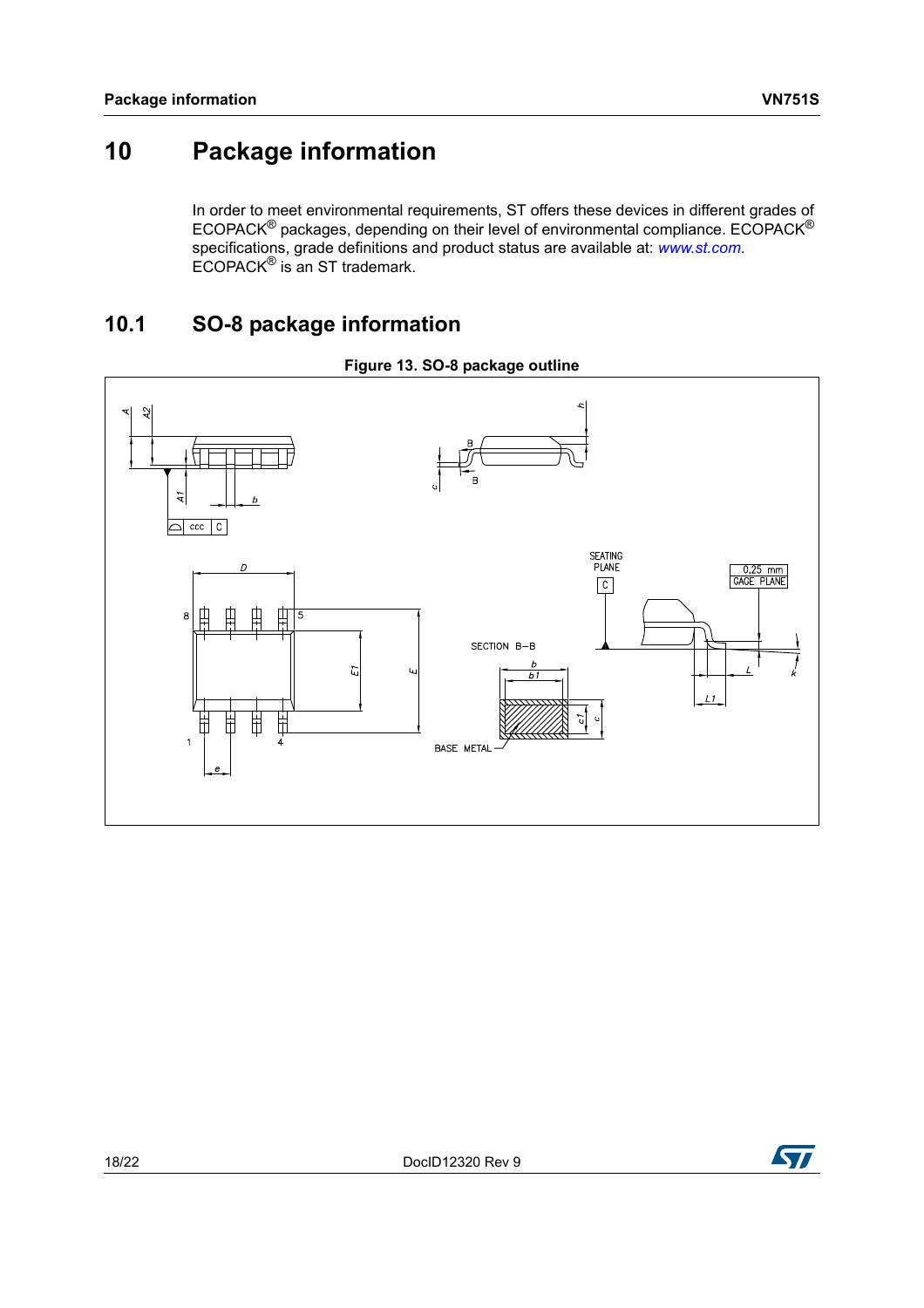<span id="page-18-0"></span>

| rapic To: 00 o package mechanical data |                              |                |             |  |
|----------------------------------------|------------------------------|----------------|-------------|--|
| Symbol                                 | Dimensions (mm)              |                |             |  |
|                                        | Min.                         | Typ.           | Max.        |  |
| A                                      | $\qquad \qquad \blacksquare$ | $\overline{a}$ | 1.75        |  |
| A1                                     | 0.10                         |                | 0.25        |  |
| A2                                     | 1.25                         |                |             |  |
| $\mathsf b$                            | 0.28                         |                | 0.48        |  |
| c                                      | 0.17                         |                | 0.23        |  |
| D                                      | 4.80                         | 4.90           | 5.00        |  |
| E                                      | 5.80                         | 6.00           | 6.20        |  |
| E1                                     | 3.80                         | 3.90           | 4.00        |  |
| e                                      | -                            | 1.27           |             |  |
| $\sf h$                                | 0.25                         |                | 0.50        |  |
| L                                      | 0.40                         |                | 1.27        |  |
| L1                                     | $\overline{\phantom{0}}$     | 1.04           | -           |  |
| $\sf k$                                | $0^{\circ}$                  |                | $8^{\circ}$ |  |
| ccc                                    |                              |                | 0.10        |  |

**Table 10. SO-8 package mechanical data**



<span id="page-18-1"></span>

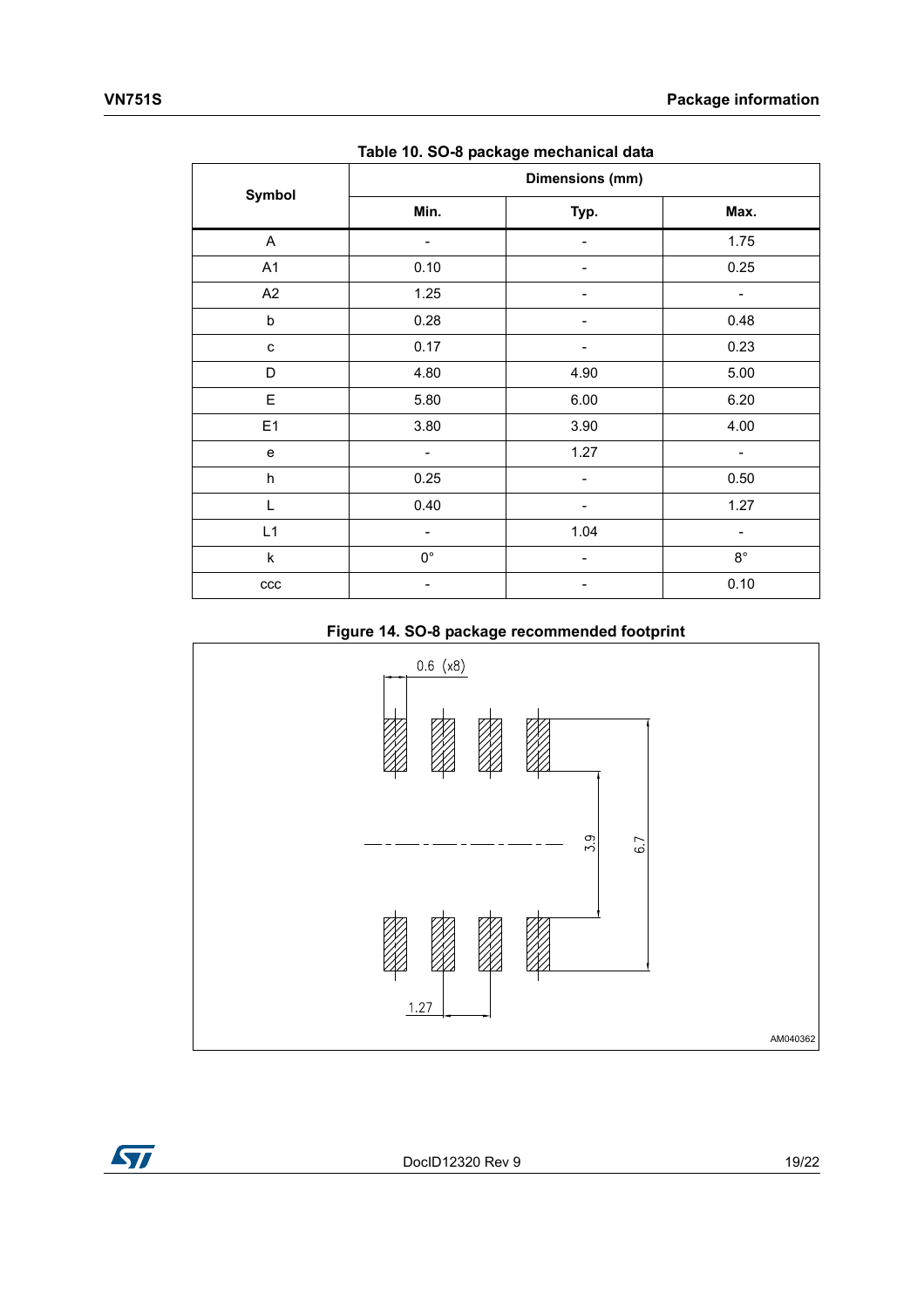### <span id="page-19-0"></span>**10.2 SO-8 packing information**

<span id="page-19-2"></span>

### **Figure 15. SO-8 tape and reel dimensions**

### **Table 11. SO-8 tape and reel mechanical data**

<span id="page-19-1"></span>

| Symbol      | Dimensions (mm) |      |      |  |
|-------------|-----------------|------|------|--|
|             | Min.            | Typ. | Max. |  |
| A           |                 |      | 330  |  |
| $\mathsf C$ | 12.8            |      | 13.2 |  |
| D           | 20.2            |      | -    |  |
| N           | 60              |      | -    |  |
| T           |                 |      | 22.4 |  |
| Ao          | 8.1             |      | 8.5  |  |
| Bo          | 5.5             |      | 5.9  |  |
| Ko          | 2.1             |      | 2.3  |  |
| Po          | 3.9             |      | 4.1  |  |
| P           | 7.9             |      | 8.1  |  |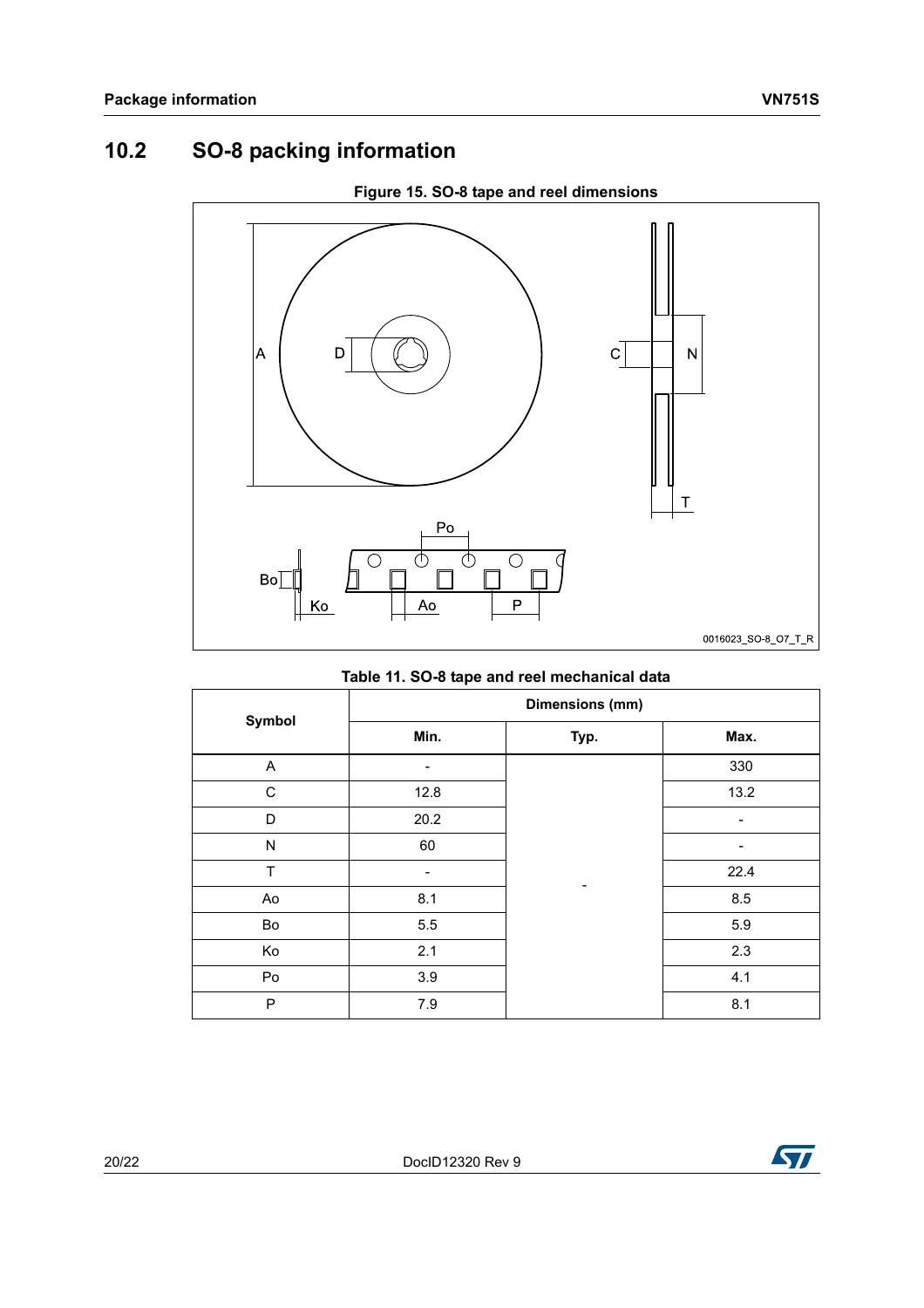# <span id="page-20-0"></span>**11 Revision history**

<span id="page-20-1"></span>

| <b>1996 IL. Document Icylorumotory</b><br><b>Revision</b><br><b>Date</b><br><b>Changes</b> |   |                                                                                                                                                                                                                                                                                                                                        |
|--------------------------------------------------------------------------------------------|---|----------------------------------------------------------------------------------------------------------------------------------------------------------------------------------------------------------------------------------------------------------------------------------------------------------------------------------------|
|                                                                                            |   |                                                                                                                                                                                                                                                                                                                                        |
| 18-Sep-2006                                                                                | 1 | Initial release.                                                                                                                                                                                                                                                                                                                       |
| 12-Mar-2007                                                                                | 2 | Document reformatted, typo in table 3, updated P <sub>tot</sub> value in <i>table 2</i> .                                                                                                                                                                                                                                              |
| 15-Mar-2007                                                                                | 3 | Typo in table 1 $V_{ESD}$ .                                                                                                                                                                                                                                                                                                            |
| 18-Sep-2007                                                                                | 4 | Added I <sub>STAT</sub> value in <i>table 1</i> .                                                                                                                                                                                                                                                                                      |
| 11-Oct-2007                                                                                | 5 | Updated table 2.                                                                                                                                                                                                                                                                                                                       |
| 08-Jul-2008                                                                                | 6 | Added section 7.                                                                                                                                                                                                                                                                                                                       |
| 30-Nov-2009                                                                                | 7 | Updated cover page and section 6.                                                                                                                                                                                                                                                                                                      |
| 12-Jul-2016                                                                                | 8 | Updated Table 4: "Power section".                                                                                                                                                                                                                                                                                                      |
| 09-May-2018                                                                                | 9 | Updated Section : Features on page 1 (added "Fast demagnetization<br>of inductive loads").<br>Updated Table 2 on page 7 (Updated $E_{AS}$ parameter and value).<br>Updated Figure 8 on page 13 [removed "Nominal 2A LOAD and<br>270mH (SO8) 400mH (PPAK)"].<br>Added Section 9 on page 15.<br>Minor modifications throughout document. |